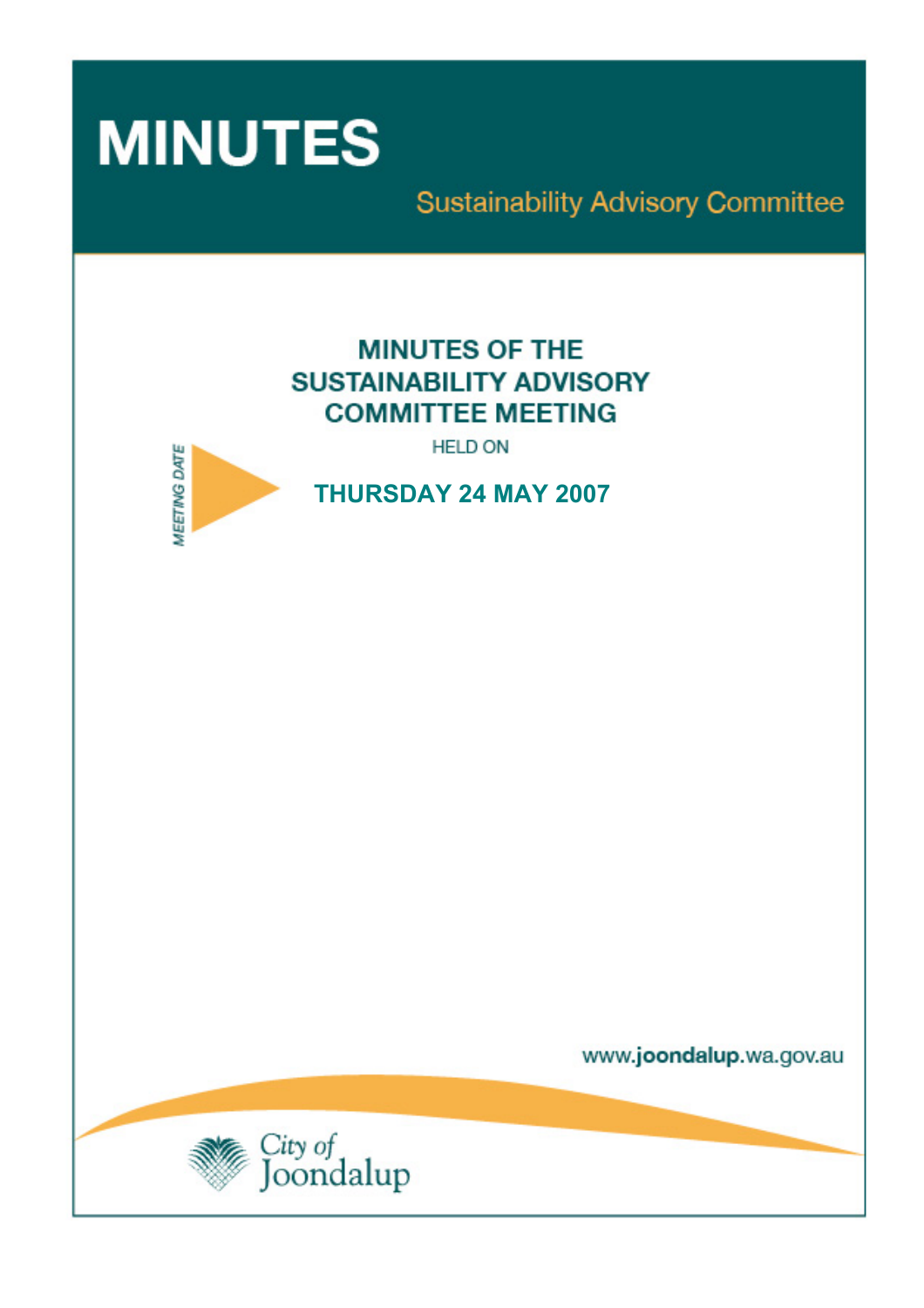# **CITY OF JOONDALUP**

# **MINUTES OF THE SUSTAINABILITY ADVISORY COMMITTEE MEETING HELD IN CONFERENCE ROOM 3, JOONDALUP CIVIC CENTRE, BOAS AVENUE, JOONDALUP ON THURSDAY 24 MAY 2007.**

# **ATTENDANCE**

#### **Committee Members:**

| Cr Michele John         | <b>Presiding Person</b>       |                         |
|-------------------------|-------------------------------|-------------------------|
| Cr Sue Hart             |                               |                         |
| Cr Steve Magyar         |                               |                         |
| <b>Cr Russ Fishwick</b> |                               | Absent 1955 to 1956 hrs |
| Mr Will Carstairs       | <b>Community Rep</b>          |                         |
| Ms Melanie Barter       | <b>Edith Cowan University</b> | to 1955 hrs             |
| Mr John Willett         | <b>Community Rep</b>          | to 1957 hrs             |
| Mr Brett Dorney         | <b>West Coast TAFE</b>        |                         |
| Ms Wendy Herbert        | <b>Community Rep</b>          |                         |
|                         |                               |                         |

### **Officers:**

| Mr Ian Cowie          | Director, Governance & Strategy | absent 1955 to 1957 hrs |
|-----------------------|---------------------------------|-------------------------|
| Ms Rhonda Hardy       | Manager, Strategic Development  | absent 1955 to 1956 hrs |
| Mrs Catherine Buckley | Senior Project Officer          | absent 1826 to 1830hrs  |
| Mrs Jill Hewison      | <b>Administrative Secretary</b> |                         |

#### **In Attendance:**

Elizabeth Karol, Senior Lecturer, Curtin University *from 1830 hrs*

# **DECLARATION OF OPENING**

The Presiding Person declared the meeting open at 1817 hrs

# **APOLOGIES/LEAVE OF ABSENCE**

Ms Ute Goeft

# **CONFIRMATION OF MINUTES**

# MINUTES OF THE SUSTAINABILITY ADVISORY COMMITTEE MEETING HELD ON 29 MARCH 2007

#### **OFFICER'S RECOMMENDATION:**

That the minutes of the meeting of the Sustainability Advisory Committee held on Thursday 29 March 2007 be confirmed as a true and correct record.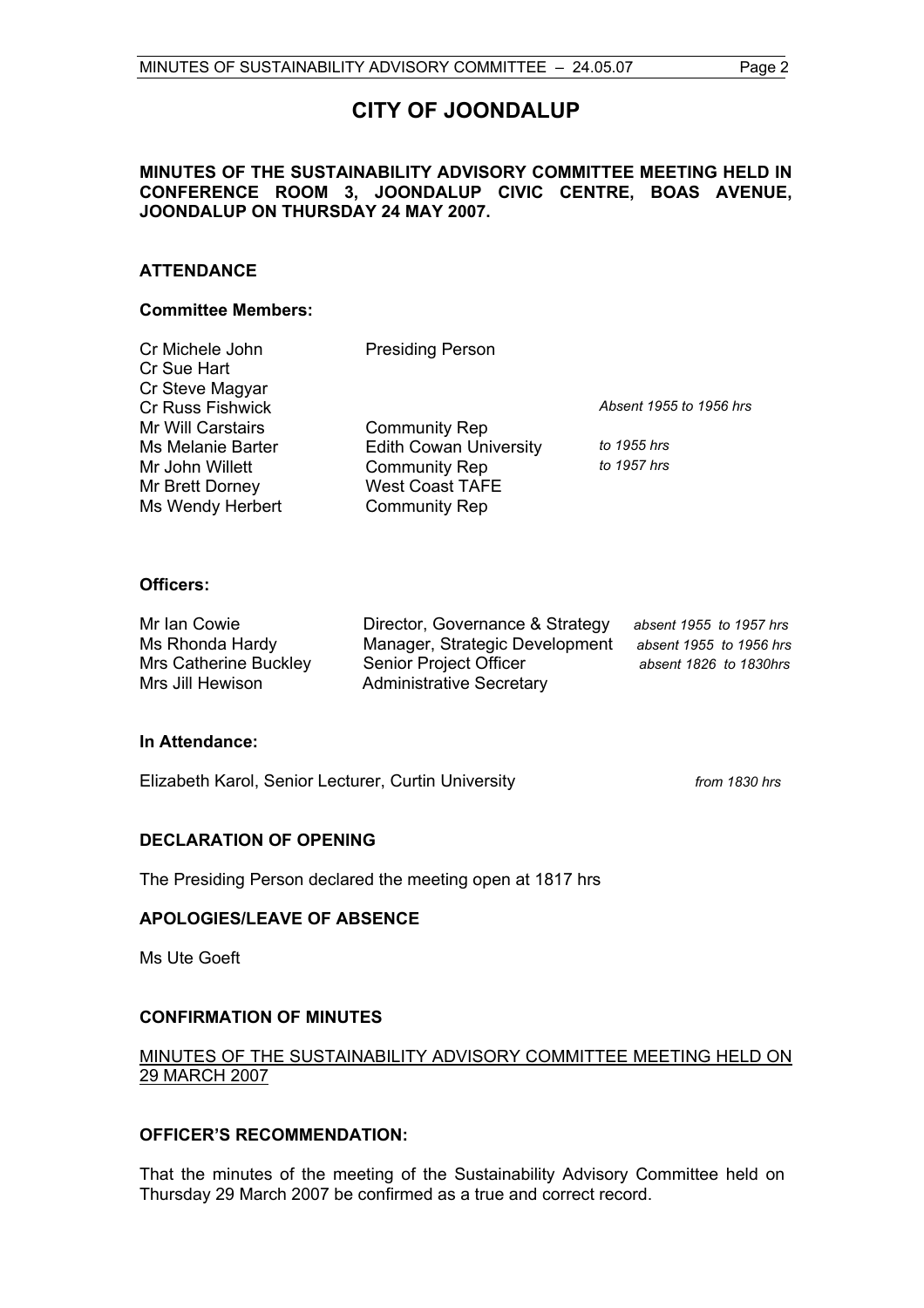**MOVED Cr Magyar SECONDED Cr Hart that the minutes of the meeting of the Sustainability Advisory Committee held on Thursday 29 March 2007 be confirmed as a true and correct record, subject to the following correction to Notice of Motion - Cr S Magyar – Peak Oil, on Page 9 of the minutes:** 

**Within Point 4 of the Notice of Motion, the words** *"All the major reproductive provinces of the world……"* **to be amended to read:** *"All the major productive provinces of the world……"*

### The Motion was Put and **CARRIED** (9/0)

**In favour of the motion:** Crs John, Hart, Magyar, Fishwick, Mr Will Carstairs, Mr John Willett, Mr Brett Dorney, Ms Wendy Herbert, Ms Melanie Barter

# **ANNOUNCEMENTS BY THE PRESIDING PERSON WITHOUT DISCUSSION**

The Presiding Person advised that the Sustainability Advisory Committee (SAC) had been asked by Council to review the new Environmental Plan being prepared by the City. This will be discussed at the next meeting of SAC. It will also be considered by the Conservation Advisory Committee. Copies of the plan will be sent to members of SAC.

The City is also preparing a Landscape Master Plan. Members will have the opportunity to participate in this Plan's development in the future.

# **DECLARATIONS OF INTEREST**

Nil

# **IDENTIFICATION OF MATTERS FOR WHICH THE MEETING MAY SIT BEHIND CLOSED DOORS**

Nil

# **PETITIONS AND DEPUTATIONS**

### Deputation by Elizabeth Karol, Senior Lecturer, Curtin University on 'Sustainability and the Built Form'

Ms Karol gave a brief summary of her background and gave an overview on 'Sustainability and the Built Form' to the Committee. The overview covered issues of sustainability relating to the construction of a sustainable house by the City of Subiaco and a pilot study of housing in the subdivisions at Ellenbrook and Harvest Lakes in regards to energy and water usage. Ms Karol encouraged the City of Joondalup to take the next step and apply and implement its principles in regards to energy and water saving, if necessary offering sufficient incentives for ratepayers and developers. Consideration could also be given to more dense housing around public transport, therefore reducing the number of vehicles being utilised.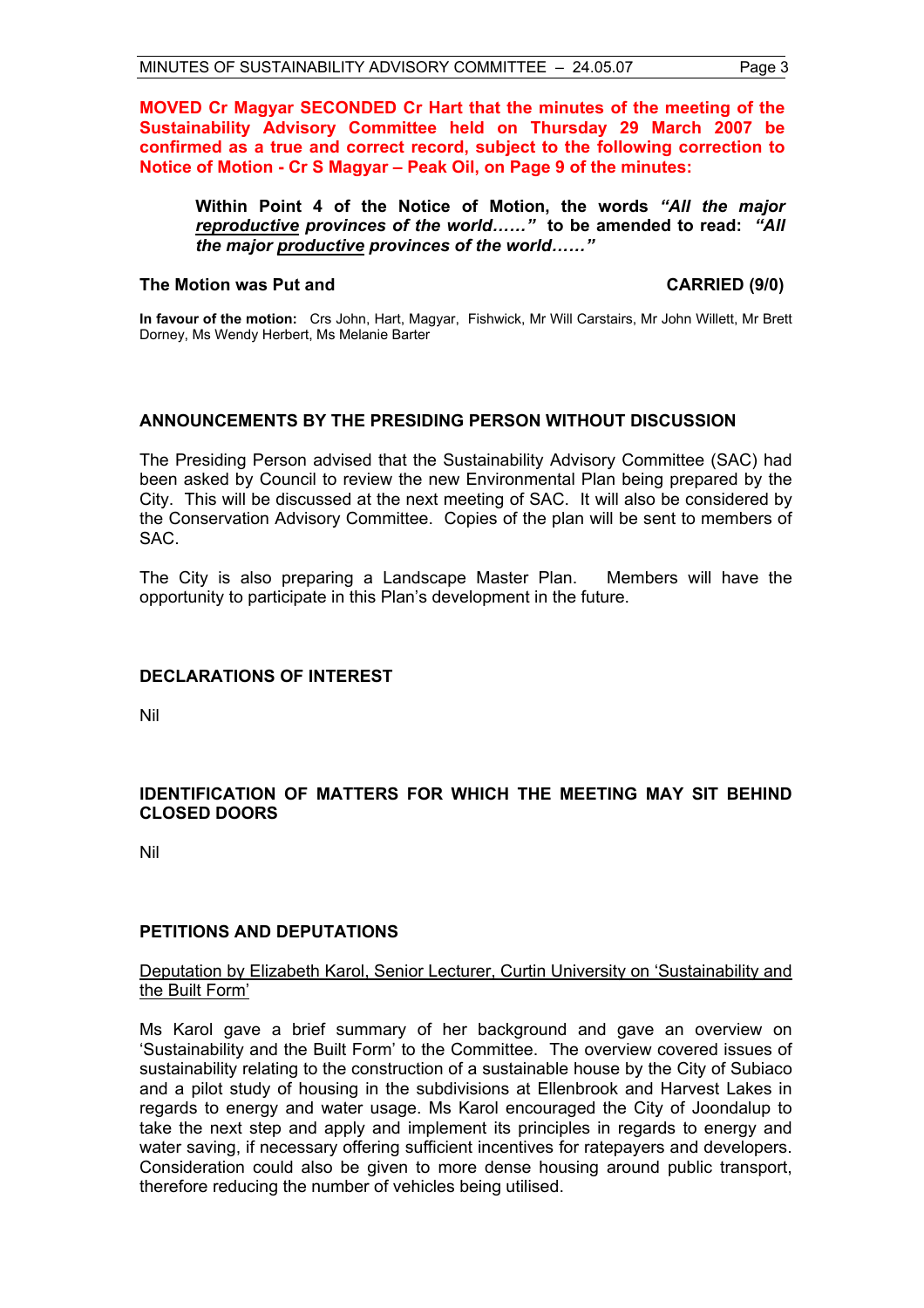During the overview a number of questions were raised. Discussion ensued.

The Presiding Person thanked Ms Karol for attending the meeting and sharing her views with the Committee.

# **REPORTS**

# **ITEM 1 RESIGNATION FROM THE SUSTAINABILITY ADVISORY COMMITTEE - [00906]**

**WARD:** All

**RESPONSIBLE** Mr Ian Cowie **DIRECTOR:** Governance and Strategy

#### **PURPOSE**

To advise of the recent resignation of a member of the Sustainability Advisory Committee (SAC).

### **EXECUTIVE SUMMARY**

Council at its meeting held on 24 May 2006 appointed elected members and community representatives with local knowledge, expertise with respect to sustainable development and connections within the community to serve on the SAC.

A resignation has recently been received from Mr Denis Godley. This report recommends that the resignation be accepted with a vote of thanks for his commitment and contribution to the work of the Committee.

# **BACKGROUND**

With the resignation of Mr Denis Godley from the Committee, membership of the SAC comprises of the following individuals:

- 1. Cr Michele John, Presiding Person
- 2. Cr Russ Fishwick, Deputy Presiding Person
- 3. Cr Sue Hart
- 4. Cr Steve Magyar
- 5. Ms Melanie Barter, Edith Cowan University
- 6. Mr Will Carstairs, Community Representative
- 7. Mr Brett Dorney, West Coast TAFE
- 8. Ms Ute Goeft, Community Representative
- 9. Ms Wendy Herbert, Community Representative
- 10. Mr John Willett, Community Representative
- 11. Vacant

Quorum: 6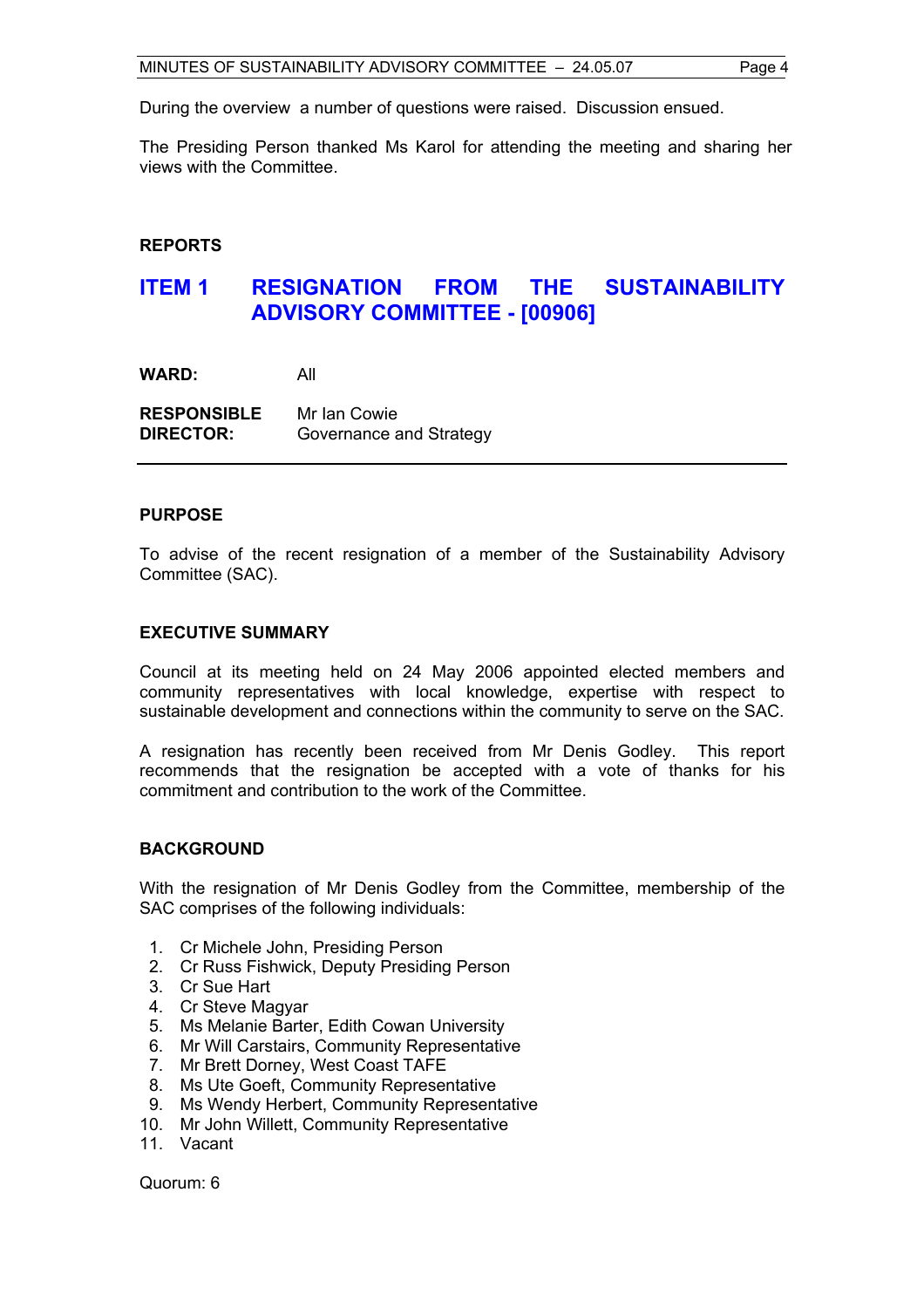# **DETAILS**

# **Issues and options considered:**

A resignation from the Committee has been received from Mr Godley.

# **Link to Strategic Plan:**

Not applicable.

# **Legislation – Statutory Provisions:**

The Local Government Act 1995 includes provisions in relation to the membership of committees and quorums.

# **Risk Management Considerations:**

Not applicable.

# **Financial/Budget Implications:**

Not applicable.

# **Policy Implications:**

Not applicable.

# **Regional Significance:**

Not applicable.

# **Sustainability Implications:**

Not applicable.

# **Consultation:**

Nil.

# **COMMENT**

Nil.

# **ATTACHMENTS**

Nil.

# **VOTING REQUIREMENTS**

Simple Majority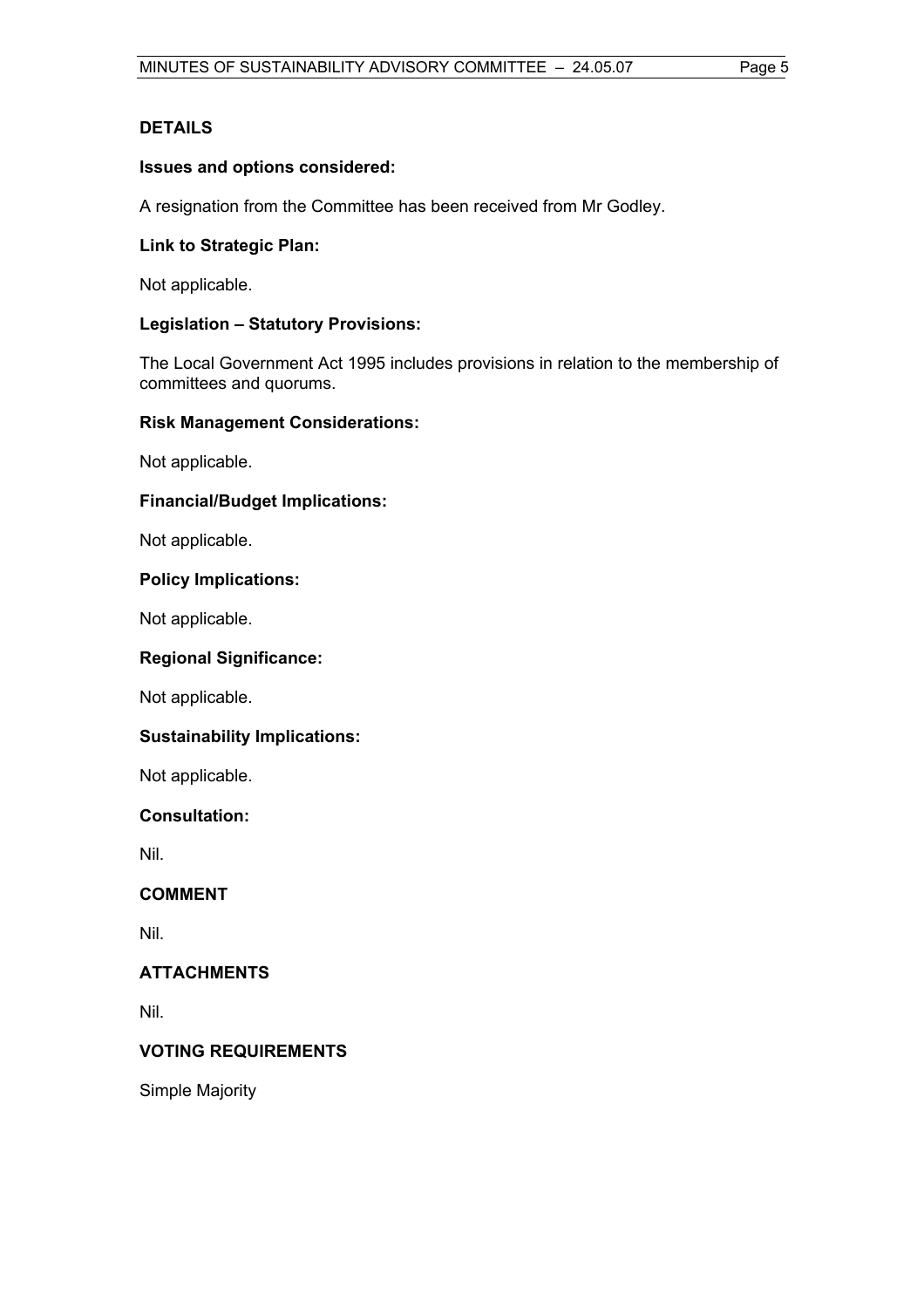### **OFFICER'S RECOMMENDATION**

That the Sustainability Advisory Committee recommends to Council that it:

- 1 ACCEPTS the resignation of Mr Denis Godley;
- 2 THANKS Mr Godley for his commitment and contribution to the work of the **Committee.**

**MOVED Cr Hart SECONDED Cr Fishwick that the Sustainability Advisory Committee recommends to Council that it:** 

- **1 ACCEPTS the resignation of Mr Denis Godley;**
- **2 THANKS Mr Godley for his commitment and contribution to the work of the Committee;**
- **3 REQUESTS Council to reduce the official number of members on the Sustainability Advisory Committee to ten persons to facilitate achievement of a quorum.**

#### **The Motion was Put and CARRIED (9/0)**

**In favour of the Motion:** Crs John, Hart, Magyar, Fishwick, Mr Will Carstairs, Mr John Willett, Mr Brett Dorney, Ms Wendy Herbert, Ms Melanie Barter

# **ITEM 2 INTRODUCTION OF BASIX [00906]**

**WARD:** All

**RESPONSIBLE** Mr Ian Cowie **DIRECTOR:** Governance and Strategy

# **PURPOSE**

To provide information on the BASIX (Building Sustainability Index) tool.

# **EXECUTIVE SUMMARY**

The BASIX tool can be used to achieve more environmentally responsive housing to help reduce energy and water consumption by assessing the design of each new residential building to achieve specific energy and water reduction targets.

The WA State Government has led a coordinated effort to evaluate the economic impacts related to the introduction and use of the BASIX tool in Western Australia.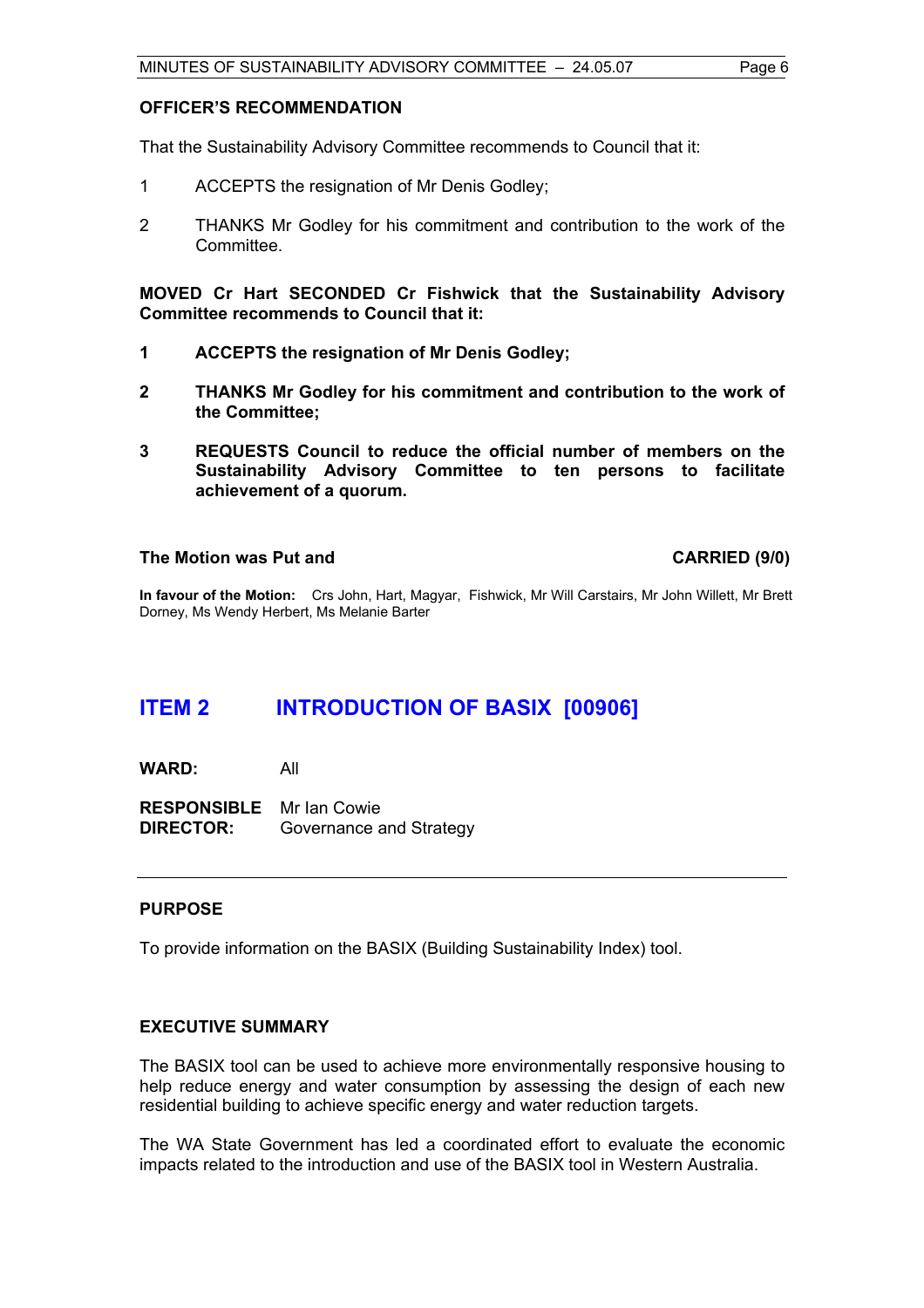Under the BASIX concept Local Government would have the power to withhold building permission for dwellings that do not meet the efficiency targets.

In May 2007 the State Government announced that the BASIX proposal would be set aside and a new set of water and energy codes will be released.

# **BACKGROUND**

In 2004 the then NSW Department of Infrastructure, Planning and Natural Resources deployed an integrated sustainable building tool called BASIX. The purpose of BASIX is to enable key players involved in new residential development (architects, builders, developers, government agencies) to implement better design and construction practices in water and energy use.

The State Sustainability Strategy released by the WA State Government in 2003 recommended that it look at introducing a version of BASIX in WA. Despite being developed in NSW, BASIX is readily applicable to WA conditions and has been adapted by integrating climate data specific to Perth.

In considering the introduction of BASIX to WA, the WA State Government engaged an economic consultant to conduct a triple-bottom line cost benefit analysis. This report was released in May 2006.

### **DETAILS**

BASIX is a web-based planning tool that calculates energy, water and thermal comfort levels based on dwelling design. It is used to compare the predicted water and energy consumption for a new house design against benchmarks that represent current consumption in similar-sized existing dwellings. The aim is to ensure that new house designs make it easier for occupants to reduce their water and energy consumption.

BASIX is a flexible tool in that allows the dwelling designer or owner the flexibility to decide how the water and energy targets will be met. For example an owner can trade off some lawn area and put in a swimming pool with a cover and still meet the water reduction target. The process of meeting the BASIX water and energy score will be one of assessing each element, deciding if each could be done better, and/or trading off one aspect of the design for another in order to allow lifestyle expectations, such as a swimming pool, to be retained through the installation of some mitigating hardware such as rainwater tank.

Design options include:

- Light coloured roofing material
- Insulation
- **Skylights**
- Double window glazing
- Eaves and window shading
- Water wise landscaping
- Passive solar design
- Rainwater tanks to supply the toilets or washing machine.

Gas or solar hot water systems and AAA rated taps and cisterns and shower-heads are also encouraged under BASIX.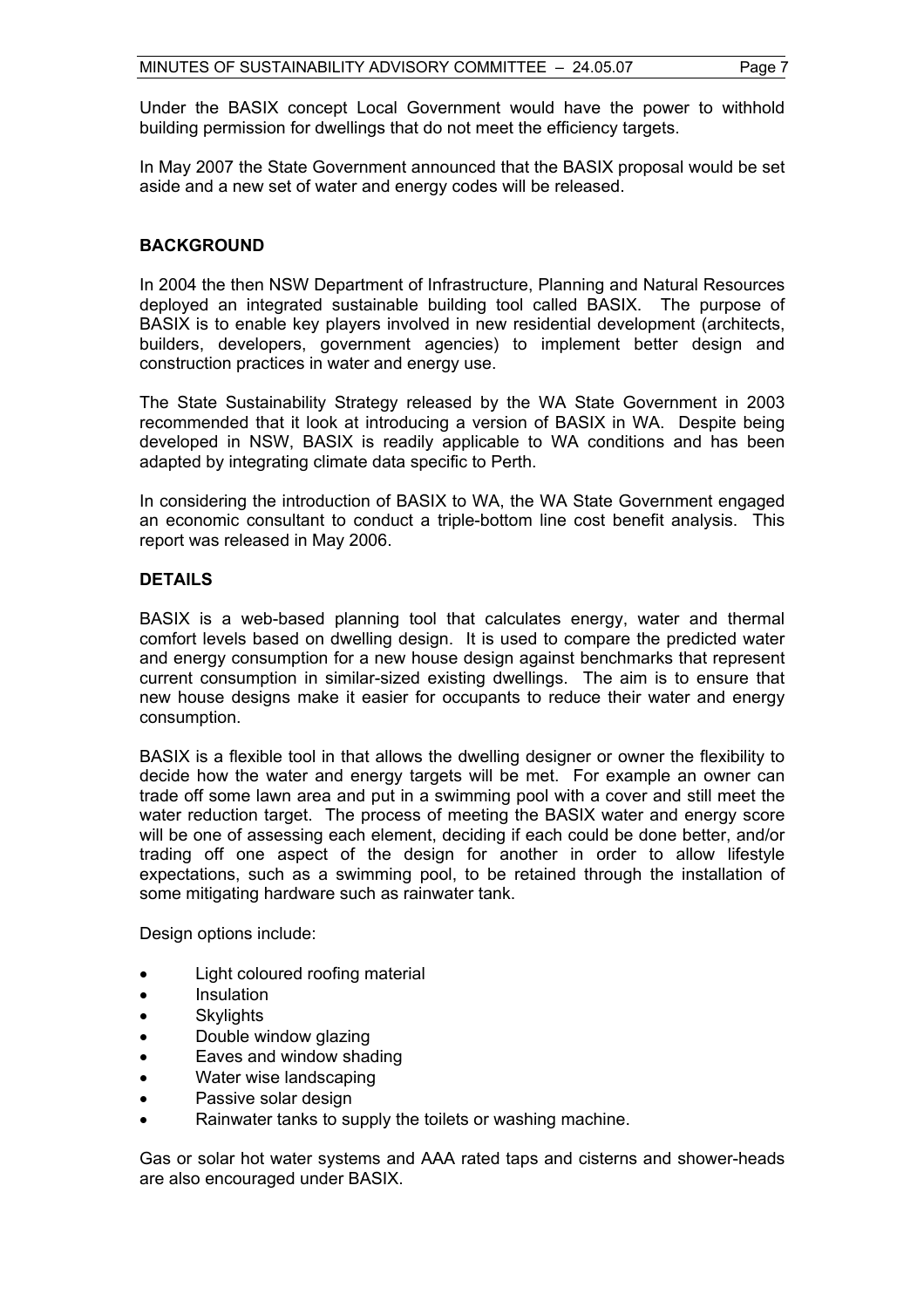It is envisaged that the WA BASIX would apply to every new house, villa, townhouse and unit in WA. The proposed BASIX model is designed as an education tool to facilitate social change.

# **WA BASIX : Triple Bottom Line Cost Benefit Analysis**

The primary aim of the Triple Bottom Line Cost Benefit Analysis was to determine the overall costs and benefits to the WA community and affected stakeholders of applying BASIX targets to all new residential developments in WA.

The study found positive results for the householder (based on the improvements required to meet the assessed targets) with minimal additional building costs and cumulative annual savings.

The main findings were:

• Additional building costs for BASIX compliance are minimal (representing in most cases less than 1% of the price of a typical project home).

The State Government estimates that for the majority of new home buyers the extra cost will range from \$175 to \$3,000 depending on which sustainability options were adopted. Though it is predicted that better housing design and green technologies will mean cheaper running costs, potentially saving home owners hundreds of dollars a year.

- BASIX compliance costs are higher only where the buyer chooses a less efficient home design or energy/water intensive features such as a large garden, pool or air conditioning. In these cases, devices such as a rainwater tank or solar gas hot water system may be necessary to achieve compliance. Typically this would represent no more than 3% of dwelling construction cost.
- Savings in running expenses equalled or exceeded compliance expenses (ie principal and interest costs over a typical 30 years 7% loan).

It should be noted that the residential sector in WA accounts for 7% of all energy use (Office of Energy, 2003) and household water consumption accounts for 8% of all water use (ABS 4610.0). Despite this, the cost benefit analysis report found that the residential sector is not an insignificant user of energy and water, and that since longterm energy use will continue to rise, progress is needed across the board. It is not valid for one industry to hide behind another (ie the housing industry behind other industry sectors).

# **Link to Strategic Plan:**

|  | Outcome : The City of Joondalup is environmentally responsible in its activities.                   |
|--|-----------------------------------------------------------------------------------------------------|
|  | Objective : 2.1 To plan and manage our natural resources to ensure<br>environmental sustainability. |
|  | Strategies : 3.1.2 Further develop environmentally effective energy-efficient<br>programs.          |
|  | Outcome : The City of Joondalup has well-maintained assets and built<br>environment.                |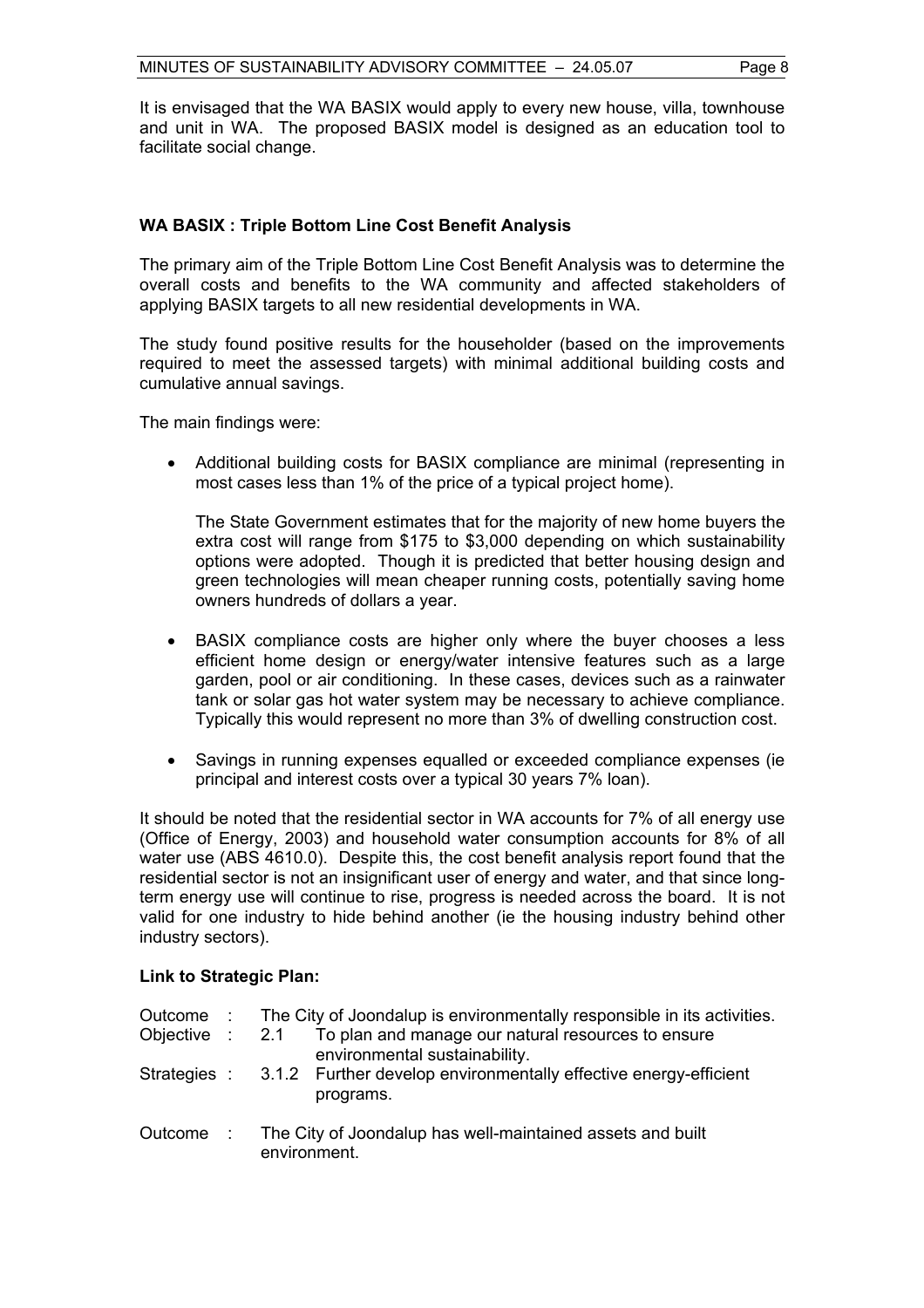Objective : 3.1 To develop and maintain the City of Joondalup's assets and built environment.

Strategy : 3.1.2 Facilitate the safe design, construction and approval of all buildings and facilities within the City of Joondalup.

### **Legislation – Statutory Provisions:**

Not applicable.

### **Risk Management Considerations:**

Not applicable.

### **Financial/Budget Implications:**

Not applicable.

#### **Policy Implications:**

WA BASIX would require for all new housing applications to be lodged with a WA BASIX Certificate.

### **Regional Significance:**

WA BASIX would apply to the whole of Western Australia.

#### **Sustainability Implications:**

As water and energy are two of our most precious resources, good management of both can achieve improved future sustainability.

#### **Consultation:**

Not applicable.

#### **COMMENT**

It should be noted that on 6 May 2007, the State Government Cabinet set aside the BASIX proposal as a result on extensive lobbying against BASIX from industry groups. Further to this the Premier announced the introduction of new 'energy and water codes: which are to be implemented in September 2007 for stage one and stage 2 in 2008 (refer attachment 1 to this report).

In light of the recent change it is proposed that upon release of these new codes a further report will be submitted to the committee.

# **ATTACHMENTS**

Attachment 1: Climate action plan to list new building rules

# **VOTING REQUIREMENTS**

Simple majority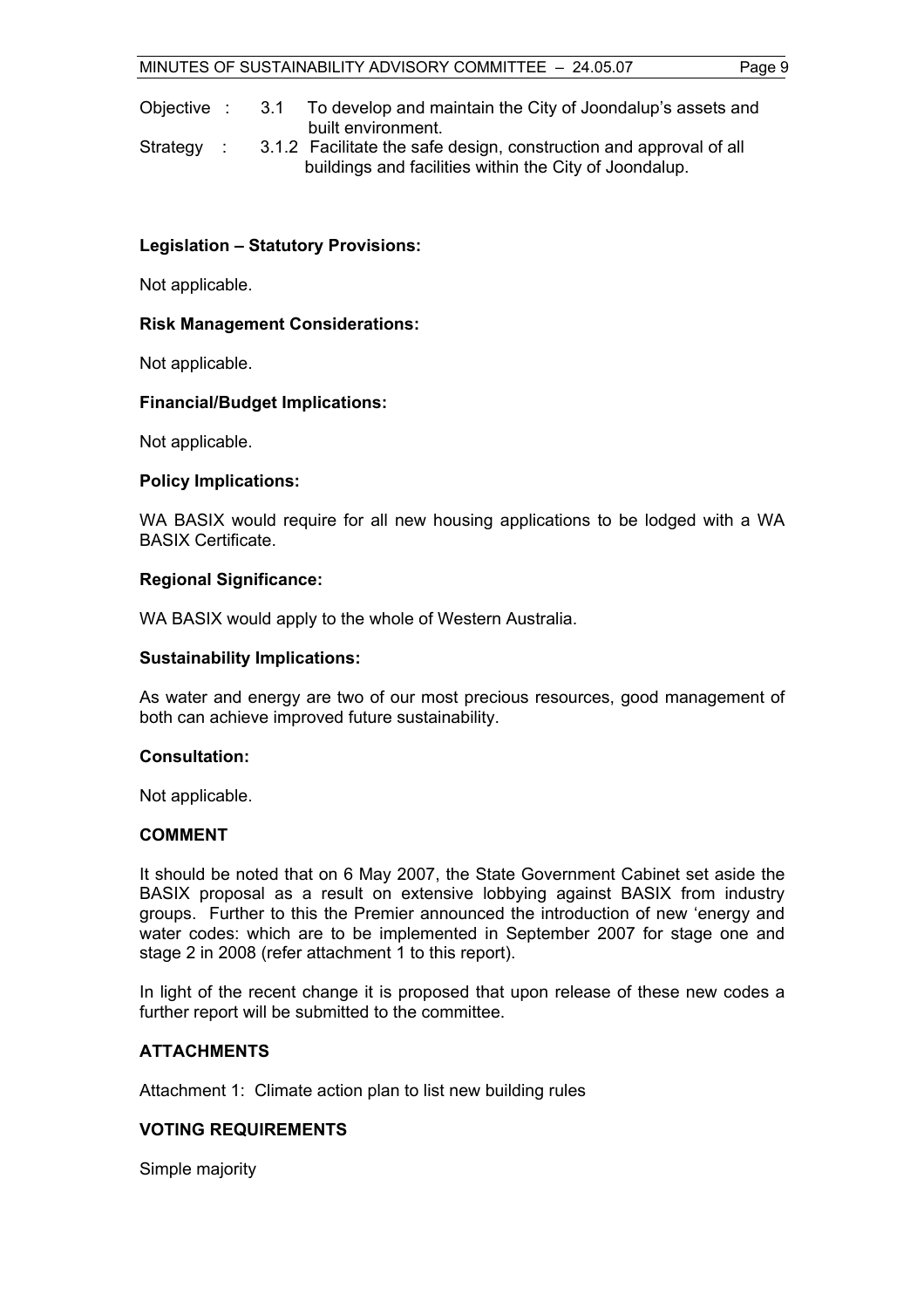Director, Governance & Strategy gave an overview of the report. Discussion ensued on the following points:

- Climate action plan to list new building rules
- Possiblity of approaching the State Government advising that the City support BASIX as a concept

### **OFFICER'S RECOMMENDATION**

That the Sustainability Advisory Committee NOTES the status of the BASIX proposal and NOTES that a further report on the new energy and water codes will be presented at a future meeting.

**MOVED Cr Fishwick SECONDED Cr Hart that the Sustainability Advisory Committee NOTES the status of the BASIX proposal and REQUESTS that a further report on the new energy and water codes will be presented at a future meeting and that the report provides information on the implications of the retro fitting under the new codes.** 

#### **The Motion was Put and CARRIED (9/0)**

**In favour of the Motion:** Crs John, Hart, Magyar, Fishwick, Mr Will Carstairs, Mr John Willett, Mr Brett Dorney, Ms Wendy Herbert, Ms Melanie Barter

# **ITEM 3 OIL DEPLETION PROTOCOL [00906]**

**WARD:** All

**RESPONSIBLE** Mr Ian Cowie **DIRECTOR:** Governance and Strategy

# **PURPOSE**

To provide information to the Sustainability Advisory Committee (SAC) about the Oil Depletion Protocol.

#### **BACKGROUND**

At its meeting of 29 March 2007 the Sustainability Advisory Committee requested that a report be presented outlining details of the Oil Depletion Protocol and whether or not the City of Joondalup should adopt the protocol.

The Oil Depletion Protocol arises from the concept of Peak Oil which was first proposed in the 1950s. It refers to the fact that global oil production will reach a maximum level of production (i.e. its peak) at some point in the future, after which a steady decline will occur and the world will need to adapt its lifestyles in line with declining annual oil supplies.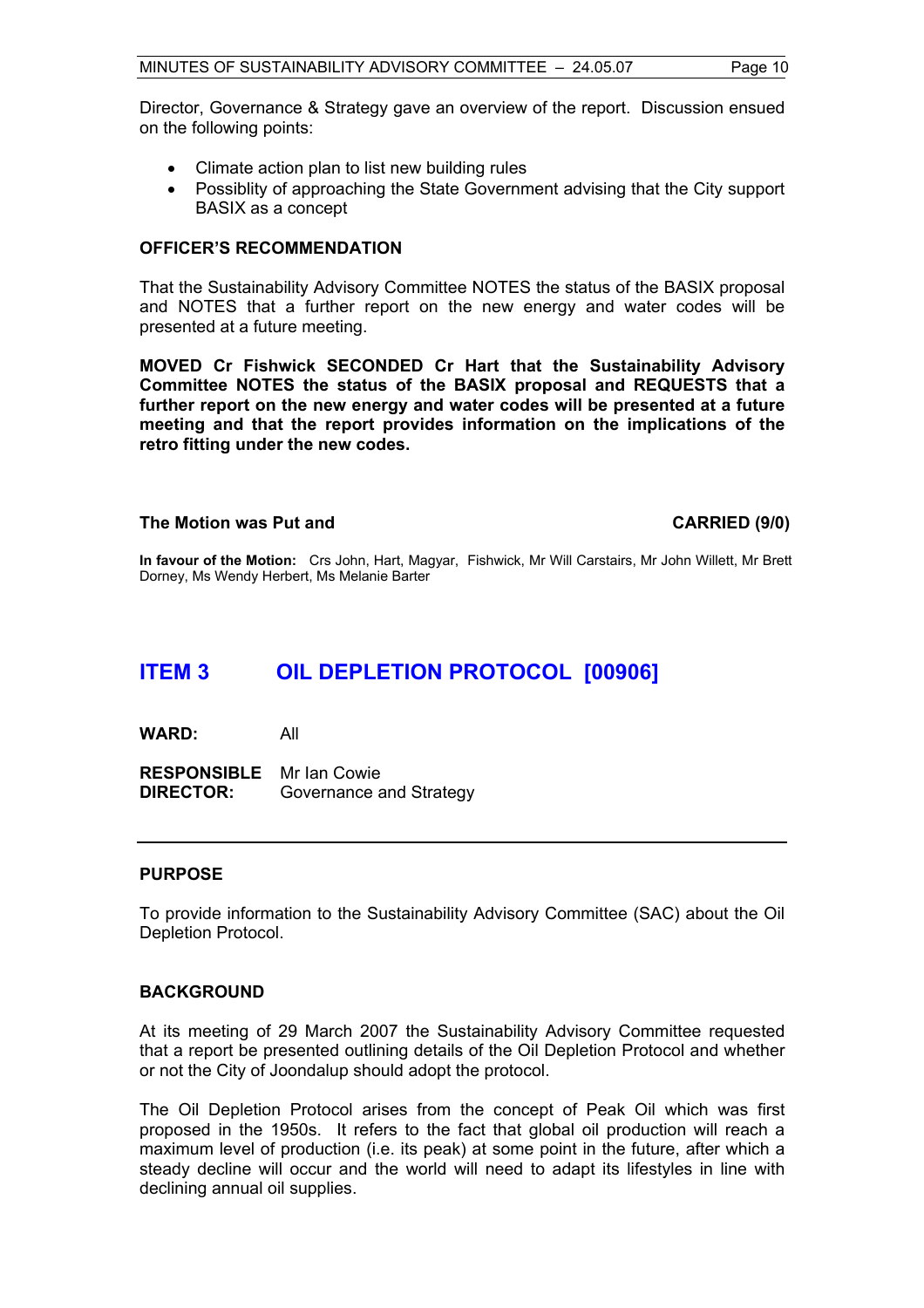Forecasts for the timing of Peak Oil range from now until 2030. Research suggests that currently one barrel of oil is discovered for every five extracted.

The world will not run out of oil upon reaching Peak Oil as there are still many billions of barrels of petroleum available for extraction. However some Peak Oil groups and scientists predict there is the potential that, upon reaching Peak Oil, a domino effect of negative economic, societal and geopolitical consequences could occur, unless adequate mitigation measures are adopted.

Compounding the issue of Peak Oil is the impact of climate change and the imperative not to increase the use of coal to replace depleting oil where substitution is possible.

### **DETAILS**

The Oil Depletion Protocol commits countries or organisations to reduce oil consumption by the world oil depletion rate. This equates to at least 3% per year. By reducing oil consumption it is hoped that the impacts of reaching Peak Oil will be softened and the increasing volatility in world oil prices will be reduced.

It is up to each signatory nation, region or organisation to develop alternative forms of energy to replace the amount of oil energy that has been reduced. As each signatory is unique, different combinations of alternative energy sources or savings will be necessary and conservation measures will vary across nations, regions and organisations.

The concept is for oil extracting countries to progressively reduce their extraction rates in line with their rates of depletion and for oil importing countries to progressively reduce oil imports in line with the world-wide depletion rate. New oil discoveries, if they are proven, would boost the available quota of oil available for use.

The Protocol will have the effect of creating a strong impetus to develop and market more fuel-efficient cars and enhance public transport systems. Technological advances to make large increases in fuel efficiency continue to be made, but at present there is little pressure for the market to take up this technology.

#### **Issues and Options**

The City of Joondalup has been a strong proponent of the sustainable use of resources and many actions have been undertaken to change the way the City does business. The City has already begun to seek fuel efficiencies and consequently, achieve reduced fuel consumption. The main vehicle the City has used to achieve progress in this area is International Council for Local Environment Initiatives (ICLEI's) Cities for Climate Protection program. Through this globally renowned program, the City is achieving progress in reducing not only its energy consumption but also its dependence upon oil.

#### Cities for Climate Protection Program

The City has been participating in the Cities for Climate Protection (CCP) program for over six years. The program is administered by the ICLEI in collaboration with the Australian Greenhouse Office and results in measurable and practical actions to reduce energy consumption (including fuel efficiencies).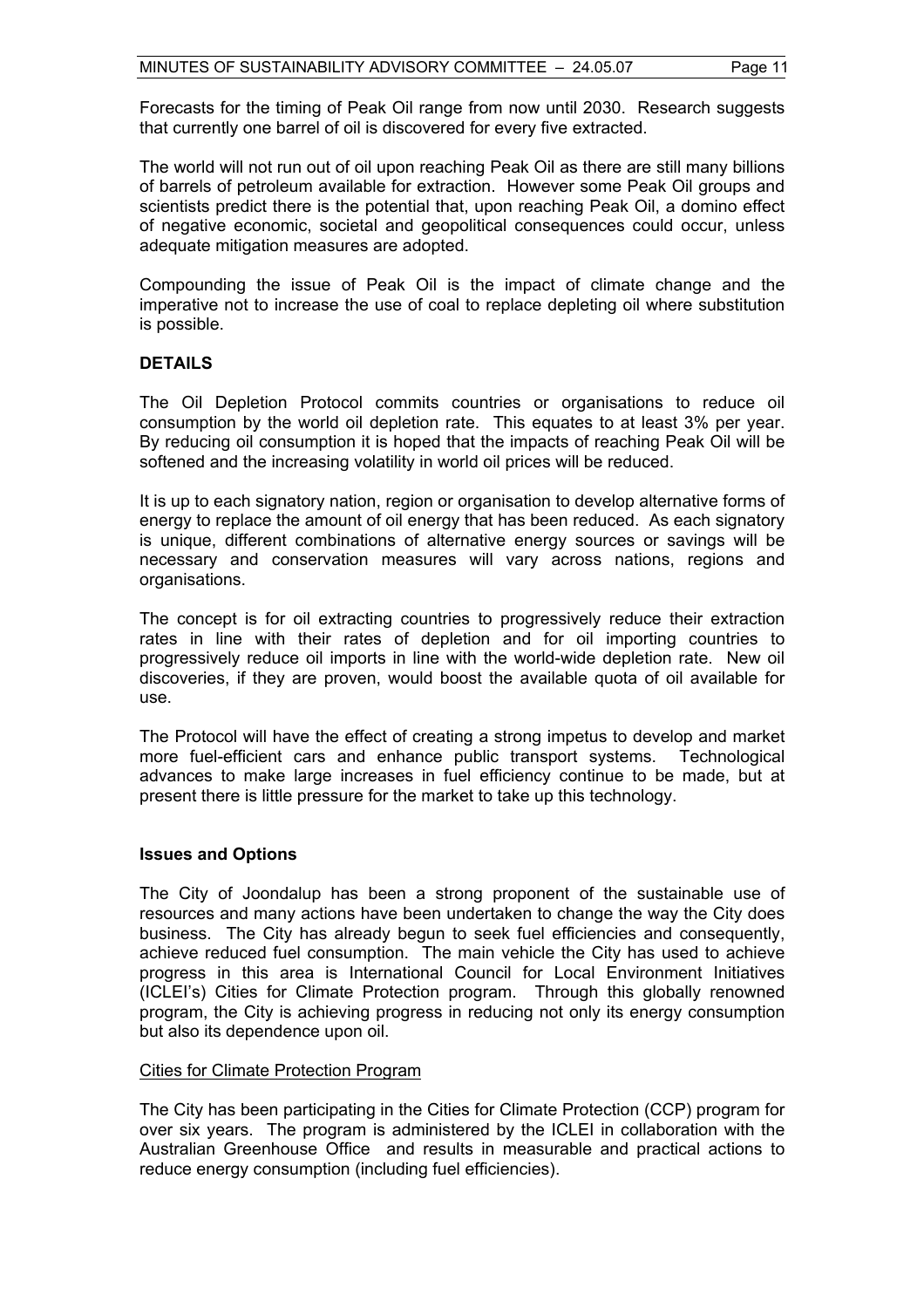The City recognises that in order to meet its target of a 20% reduction in greenhouse gas emissions by 2010, an ongoing commitment to energy reduction measures is required across its corporate operations, as well as the ongoing facilitation of community sector actions. Engagement with the community sector is an integral part of CCP.

Milestone 5 of the CCP program has recently been achieved by the City. This provided the opportunity to monitor, analyse and review the City's progress towards its 20% greenhouse gas emissions reduction target by the year 2010. It was found that emissions had reduced by 8% from the base year.

Council has resolved to continue the City's participation in the CCP program through CCP Plus. It is expected that continued participation will enable further substantial greenhouse gas emission reductions to be achieved by the City.

Some of the initiatives that the City of Joondalup has undertaken include:

- Adoption of the TravelSmart Program to encourage increased use of public transport, walking and cycling.
- Active encouragement of sustainable transport options for the community, for example the introduction of the CAT bus for inner City travel.
- Reduction in the size of the vehicle fleet
- Purchase of two hybrid cars
- Purchase of bicycles which are available for staff to use for travel to and from inner City business meetings
- Creation and ongoing revision and of a Bike Plan
- Geothermal heating for the swimming pool at Craigie Leisure Centre
- Participation in the Carbon Neutral program. (This program means that the City will provide an annual donation to the Western Australian not for profit group – Men of the Trees through its Carbon Neutral program and in return will have an average of 17 trees per vehicle planted across Western Australia. These trees will offset all the carbon emissions being produced by the City of Joondalup vehicle fleet).

The CCP program is based on setting targets and involves regular measuring of the City's progress against those targets. It should be noted that in administering this program there is a significant cost to set up, maintain, collect and analyse data required to meet targets.

The City has the following options:

- 1. Adopt the Oil Depletion Protocol and allocate resources, establish plans and implement systems and processes for implementing the Protocol and measuring progress. Discontinue the CCP program as there would be duplications in undertaking both initiatives.
- 2. Continue to support the ICLEI CCP program to reduce greenhouse gas emissions and not adopt the Oil Depletion Protocol.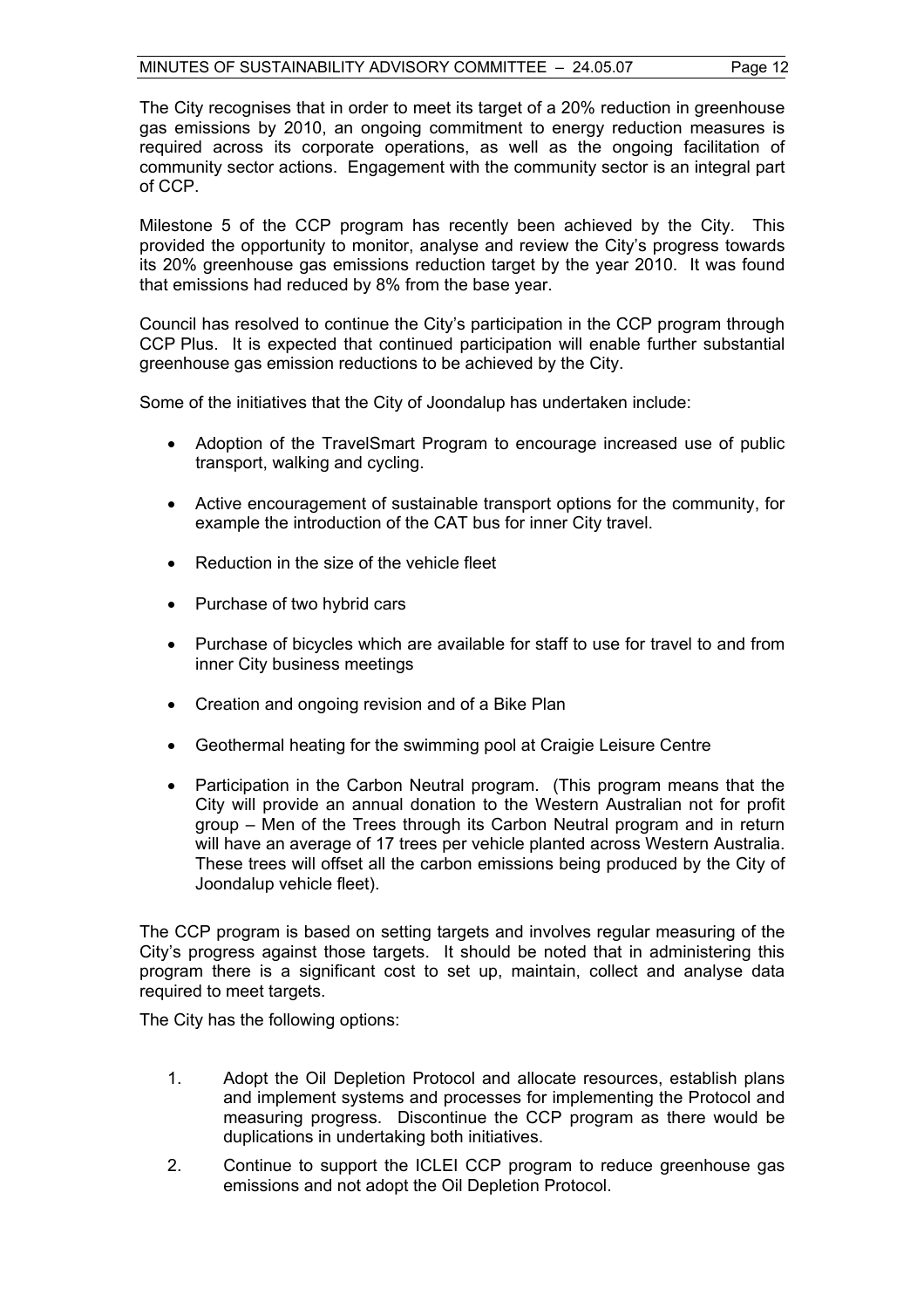3. Continue with the ICLEI CCP program but also adopt the Oil Depletion Protocol.

# **Link to Strategic Plan:**

- Outcome : The City of Joondalup is environmentally responsible in its activities.
- Objective : 2.1 To plan and manage our natural resources to ensure environmental sustainability.
- Strategies : 3.1.2 Further develop environmentally effective energy-efficient programs.

### **Legislation – Statutory Provisions:**

Not applicable.

### **Risk Management Considerations:**

The risk with introducing programs that establish targets is obtaining the resources required to achieve them.

#### **Financial/Budget Implications:**

There will be administrative costs in adopting the Protocol and monitoring consumption to achieve targets.

#### **Policy Implications:**

Not applicable.

#### **Regional Significance:**

Not applicable.

#### **Sustainability Implications:**

As energy is one of our most precious resources, good management can achieve improved future sustainability.

#### **Consultation:**

Not applicable.

# **COMMENT**

Based on what the City is actively doing and achieving in regards to reducing its greenhouse gas emissions and oil consumption and in educating its staff and residents on such matters through the CCP program, it is believed that the City should continue to focus and develop these initiatives.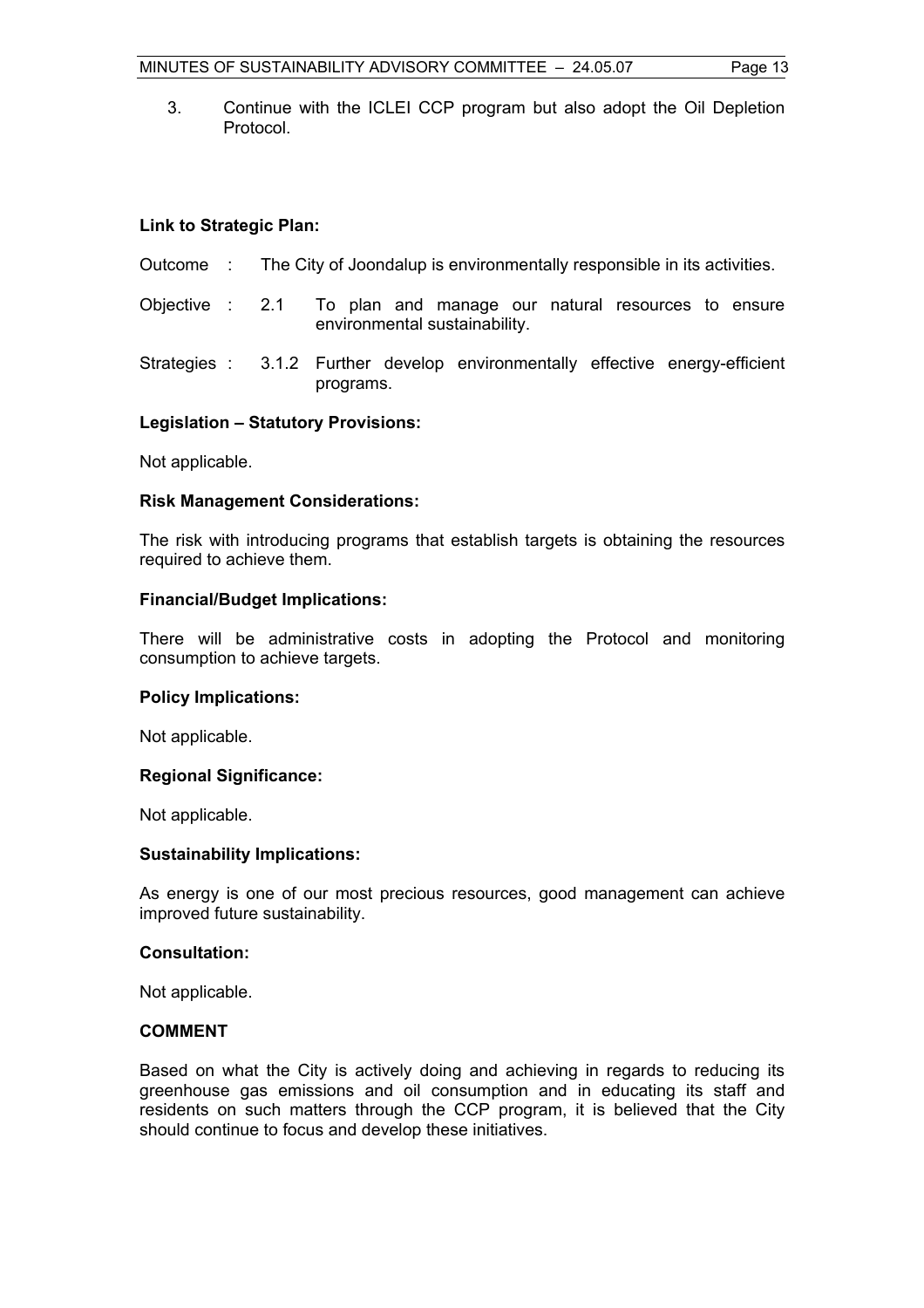Given the population growth and subsequent infrastructure development that has occurred between 2000 and 2004, it is encouraging that the 2006 CCP Measures report indicated that the City has achieved a reduction in greenhouse gas emissions of 8%. The City's recycling of plant debris was a major contributor to the 2004 corporate greenhouse gas abatement, highlighting the importance of this initiative.

# **ATTACHMENTS**

Not applicable.

### **VOTING REQUIREMENTS**

Simple majority

The Director, Governance & Strategy gave an overview of the report. Discussion ensued on which of the following options the City should pursue or whether the City should consider an alternate option:

- 1 Adopt the Oil Depletion Protocol and allocate resources, establish plans and implement systems and processes for implementing the Protocol and measuring progress. Discontinue the CCP program as there would be duplications in undertaking both initiatives;
- 2 Continue to support the ICLEI CCP program to reduce greenhouse gas emissions and not adopt the Oil Depletion Protocol;
- 3 Continue with the ICLEI CCP program but also adopt the Oil Depletion Protocol.

*Director, Governance & Strategy left the Room at 1933 hrs and returned at 1934 hrs.* 

# **OFFICER'S RECOMMENDATION**

That the Sustainability Advisory Committee NOTES this report on the Oil Depletion Protocol and RECOMMENDS to Council that the City continues with its participation in the ICLEI CCP Plus program.

**MOVED Cr Magyar SECONDED Cr Hart that the Sustainability Advisory Committee DEFERS this report on the Oil Depletion Protocol until the next meeting of the Sustainability Advisory Committee.** 

#### The Motion was Put and **CARRIED** (9/0)

**In favour of the Motion**: Crs John, Hart, Magyar, Fishwick, Mr Will Carstairs, Mr John Willett, Mr Brett Dorney, Ms Wendy Herbert, Ms Melanie Barter

*Manager, Strategic Development left the Room at 1955 hrs and returned at 1957 hrs.* 

*Ms Melanie Barter left the Room at 1955 hrs.*